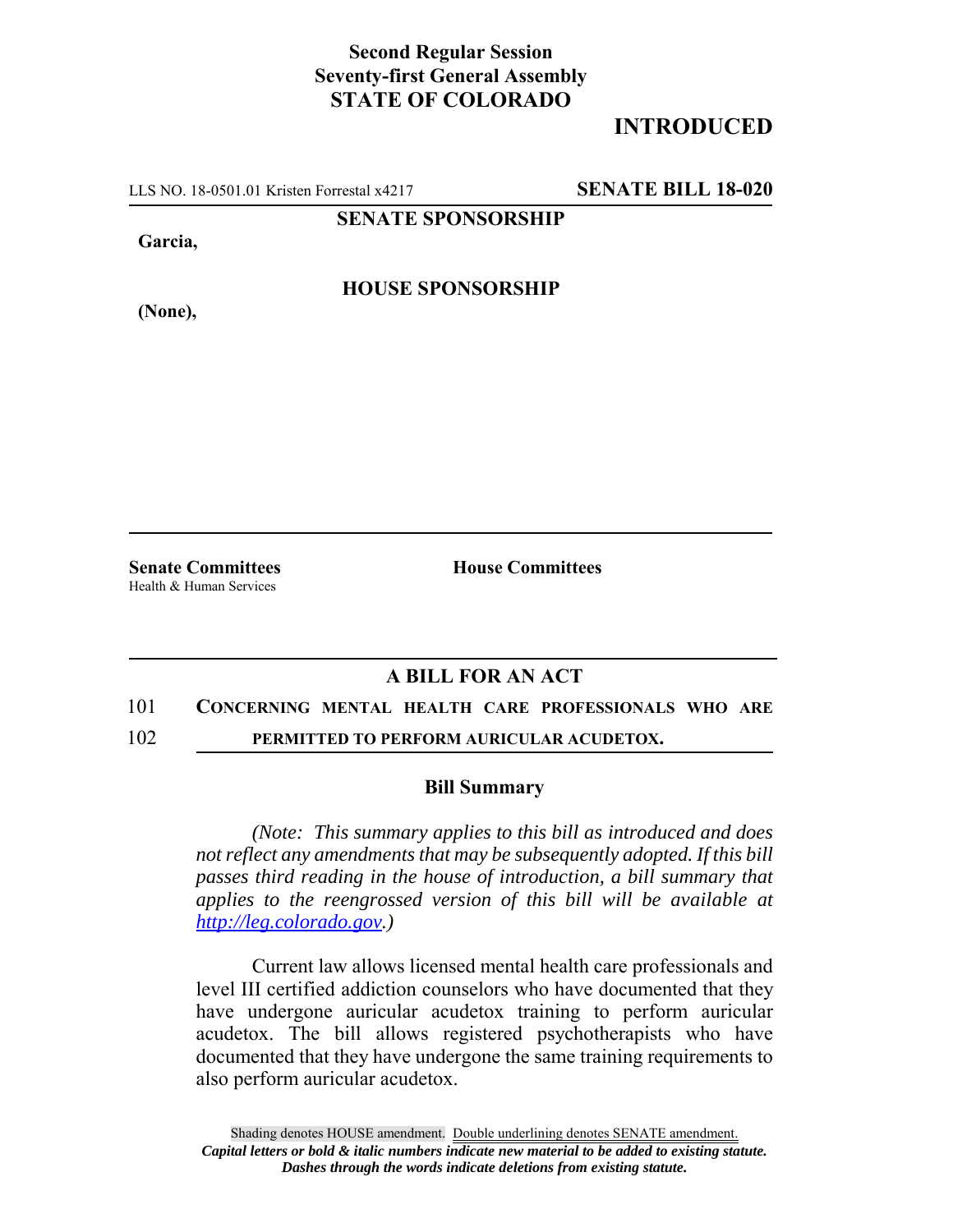*Be it enacted by the General Assembly of the State of Colorado:*

 **SECTION 1.** In Colorado Revised Statutes, 12-29.5-105, **amend** (3)(a) as follows:

 **12-29.5-105. Unlawful acts - exceptions - definition.** 5 (3) (a) Notwithstanding any provision of this article ARTICLE 29.5 to the contrary, a mental health care professional who is licensed pursuant to article 43 of this title and a certified addiction counselor III who is certified pursuant to article 43 of this title and who has provided documentation that he or she has been trained to perform auricular 10 acudetox in compliance with paragraph  $(d)$  of this subsection  $(3)$  SUBSECTION (3)(d) OF THIS SECTION may perform auricular acudetox IF 12 the auricular acudetox must be IS performed under the mental health care professional's current scope of practice, AND THE MENTAL HEALTH CARE PROFESSIONAL IS:

(I) LICENSED PURSUANT TO ARTICLE 43 OF THIS TITLE 12;

 (II) CERTIFIED AS A LEVEL III ADDICTION COUNSELOR PURSUANT 17 TO PART 8 OF ARTICLE 43 OF THIS TITLE 12; OR

 (III) REGISTERED AS A PSYCHOTHERAPIST PURSUANT TO PART 7 OF ARTICLE 43 OF THIS TITLE 12.

 **SECTION 2.** In Colorado Revised Statutes, 12-43-228.5, **amend** (1) as follows:

 **12-43-228.5. Auricular acudetox by mental health professionals - training - definition.** (1) A mental health care 24 professional who is licensed pursuant to this article and a certified 25 addiction counselor III who is certified pursuant to this article and who has provided documentation that he or she has been trained to perform